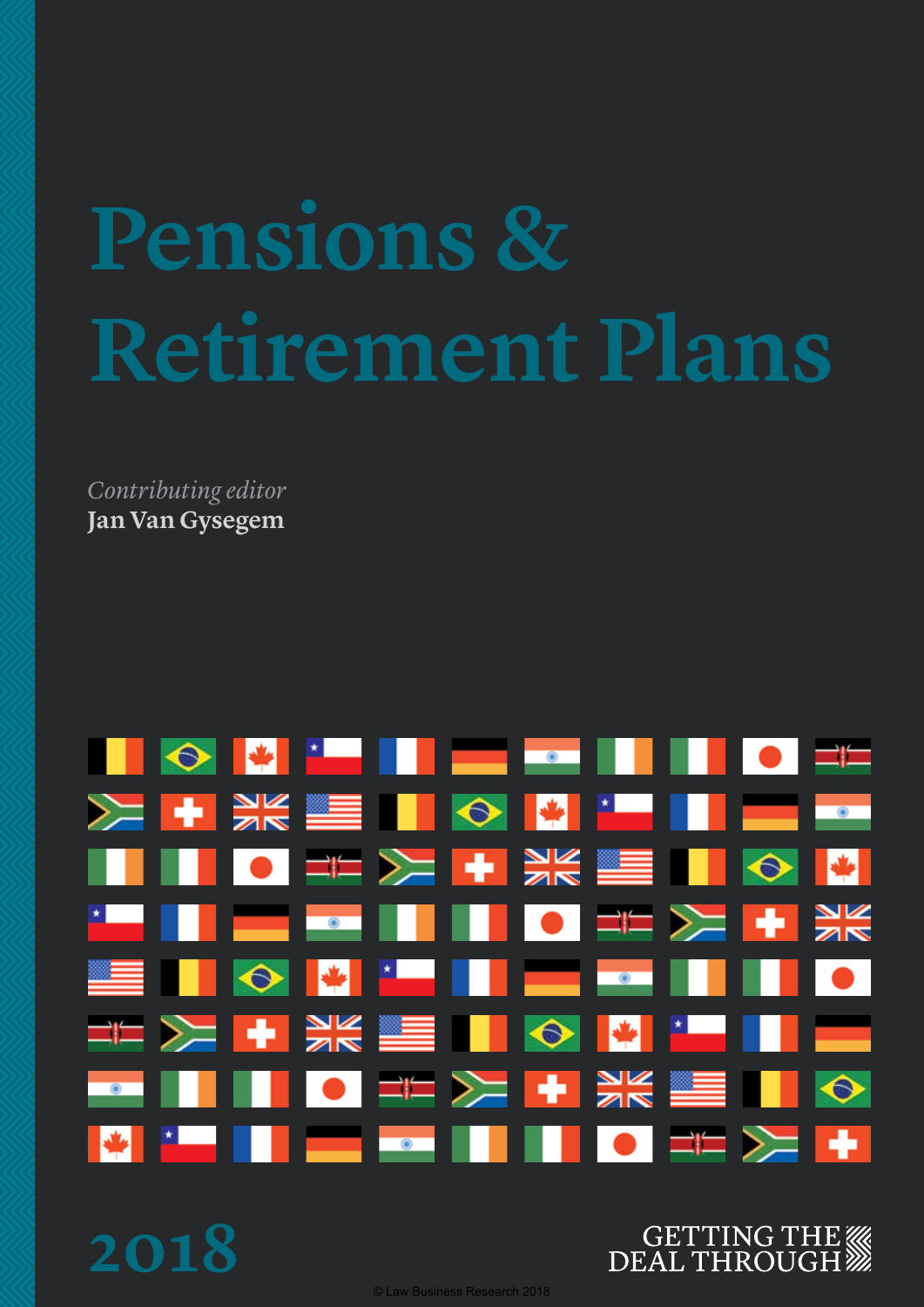## GETTING THE WE DEAL THROUGH

### **Pensions & Retirement Plans 2018**

*Contributing editor* **Jan Van Gysegem Claeys & Engels**

Reproduced with permission from Law Business Research Ltd This article was first published in May 2018 For further information please contact editorial@gettingthedealthrough.com

Publisher Tom Barnes tom.barnes@lbresearch.com

Subscriptions James Spearing subscriptions@gettingthedealthrough.com

Senior business development managers Adam Sargent adam.sargent@gettingthedealthrough.com

Dan White dan.white@gettingthedealthrough.com



Published by Law Business Research Ltd 87 Lancaster Road London, W11 1QQ, UK Tel: +44 20 3780 4147 Fax: +44 20 7229 6910

© Law Business Research Ltd 2018 No photocopying without a CLA licence. First published 2013 Sixth edition ISBN 978-1-78915-048-3

The information provided in this publication is general and may not apply in a specific situation. Legal advice should always be sought before taking any legal action based on the information provided. This information is not intended to create, nor does receipt of it constitute, a lawyer–client relationship. The publishers and authors accept no responsibility for any acts or omissions contained herein. The information provided was verified between March and April 2018. Be advised that this is a developing area.

Printed and distributed by Encompass Print Solutions Tel: 0844 2480 112

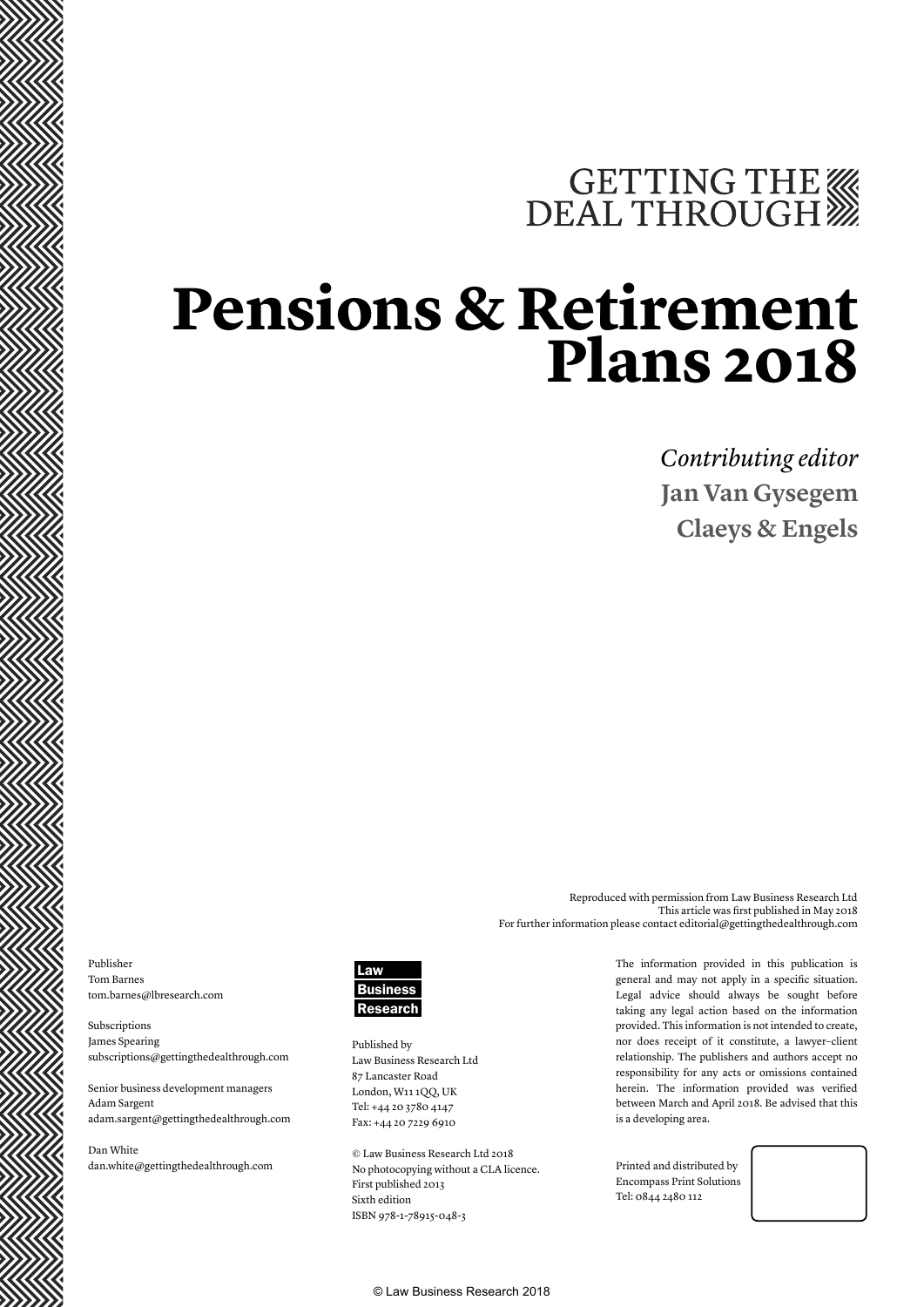#### **CONTENTS**

| <b>IORP II: the new EU Pensions Directive</b>                                                  | 5  | India                                                                                  | 44             |
|------------------------------------------------------------------------------------------------|----|----------------------------------------------------------------------------------------|----------------|
| Jan Van Gysegem<br>Ius Laboris                                                                 |    | Nohid Nooreyezdan, Veena Gopalakrishnan and<br><b>Nishanth Ravindran</b>               |                |
|                                                                                                |    | <b>AZB &amp; Partners</b>                                                              |                |
| Belgium                                                                                        | 7  |                                                                                        |                |
| Jan Van Gysegem                                                                                |    | <b>Ireland</b>                                                                         | 48             |
| Claeys & Engels                                                                                |    | <b>Eleanor Cunningham</b><br>McCann FitzGerald                                         |                |
| Brazil                                                                                         | 12 |                                                                                        |                |
| Cristiane Ianagui Matsumoto Gago, Diego Filipe Casseb and                                      |    | <b>Italy</b>                                                                           | 54             |
| Lucas Barbosa Oliveira                                                                         |    | Luca Failla                                                                            |                |
| Pinheiro Neto Advogados                                                                        |    | LABLAW - member of L&E Global                                                          |                |
| Canada                                                                                         | 17 | Japan                                                                                  | 59             |
| Michael G Sherrard and Sundeep Gokhale<br>Sherrard Kuzz LLP, Employment & Labour Lawyers       |    | Taichi Arai, Rina Shimada, Hiroki Habuka and Kenta Nishioka<br>Mori Hamada & Matsumoto |                |
| Chile                                                                                          | 23 | Kenya                                                                                  | 64             |
| Enrique Munita, Paola Casorzo, Marcela Salazar and                                             |    | Carole Ayugi, Elvis Wanjau and Allison Amondi                                          |                |
| Paula García-Huidobro                                                                          |    | Muthaura Mugambi Ayugi and Njonjo Advocates                                            |                |
| Munita & Olavarría - Ius Laboris Chile                                                         |    |                                                                                        |                |
|                                                                                                |    | <b>South Africa</b>                                                                    | 7 <sup>2</sup> |
| China                                                                                          | 27 | Rosemary Thérèse Hunter                                                                |                |
| Jiang Junlu and Zhang Hongyuan<br>King & Wood Mallesons                                        |    | Fasken                                                                                 |                |
|                                                                                                |    | Switzerland                                                                            | 77             |
| France                                                                                         | 33 | Rayan Houdrouge and Matthias Oertle                                                    |                |
| Juliana Kovac and Philippe Montanier<br>Flichy Grangé Avocats - member of L&E Global           |    | Lenz & Staehelin                                                                       |                |
|                                                                                                |    | <b>United Kingdom</b>                                                                  | 83             |
| Germany                                                                                        | 38 | Penny Cogher                                                                           |                |
| Jochen Leßmann and Rüdiger Hopfe<br>Schweibert Leßmann & Partner, Fachanwälte für Arbeitsrecht |    | Irwin Mitchell LLP                                                                     |                |
|                                                                                                |    | <b>United States</b>                                                                   | 89             |
|                                                                                                |    | Steven I Friedman and Melissa R Kurtzman                                               |                |

**Steven J Friedman and Melissa B Kurtzman** Littler Mendelson, PC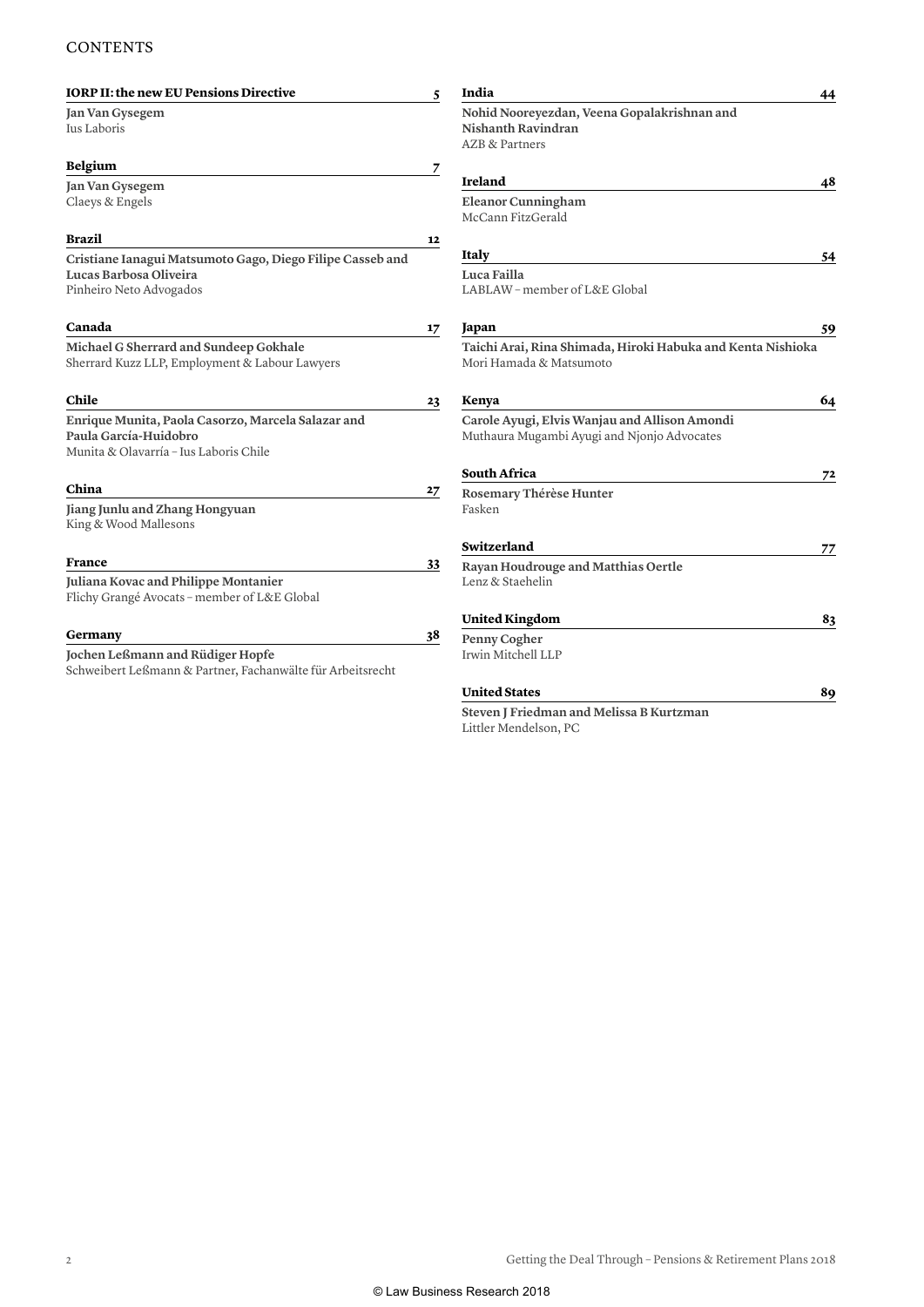## **Preface**

#### **Pensions & Retirement Plans 2018**

Sixth edition

**Getting the Deal Through** is delighted to publish the sixth edition of *Pensions & Retirement Plans*, which is available in print, as an e-book, and online at www.gettingthedealthrough.com.

**Getting the Deal Through** provides international expert analysis in key areas of law, practice and regulation for corporate counsel, crossborder legal practitioners, and company directors and officers.

Throughout this edition, and following the unique **Getting the Deal Through** format, the same key questions are answered by leading practitioners in each of the jurisdictions featured. Our coverage this year includes new chapters on India and South Africa.

**Getting the Deal Through** titles are published annually in print. Please ensure you are referring to the latest edition or to the online version at www.gettingthedealthrough.com.

Every effort has been made to cover all matters of concern to readers. However, specific legal advice should always be sought from experienced local advisers.

**Getting the Deal Through** gratefully acknowledges the efforts of all the contributors to this volume, who were chosen for their recognised expertise. We also extend special thanks to the contributing editor, Jan Van Gysegem, of Claeys & Engels, for his continued assistance with this volume.

### GETTING THE

London April 2018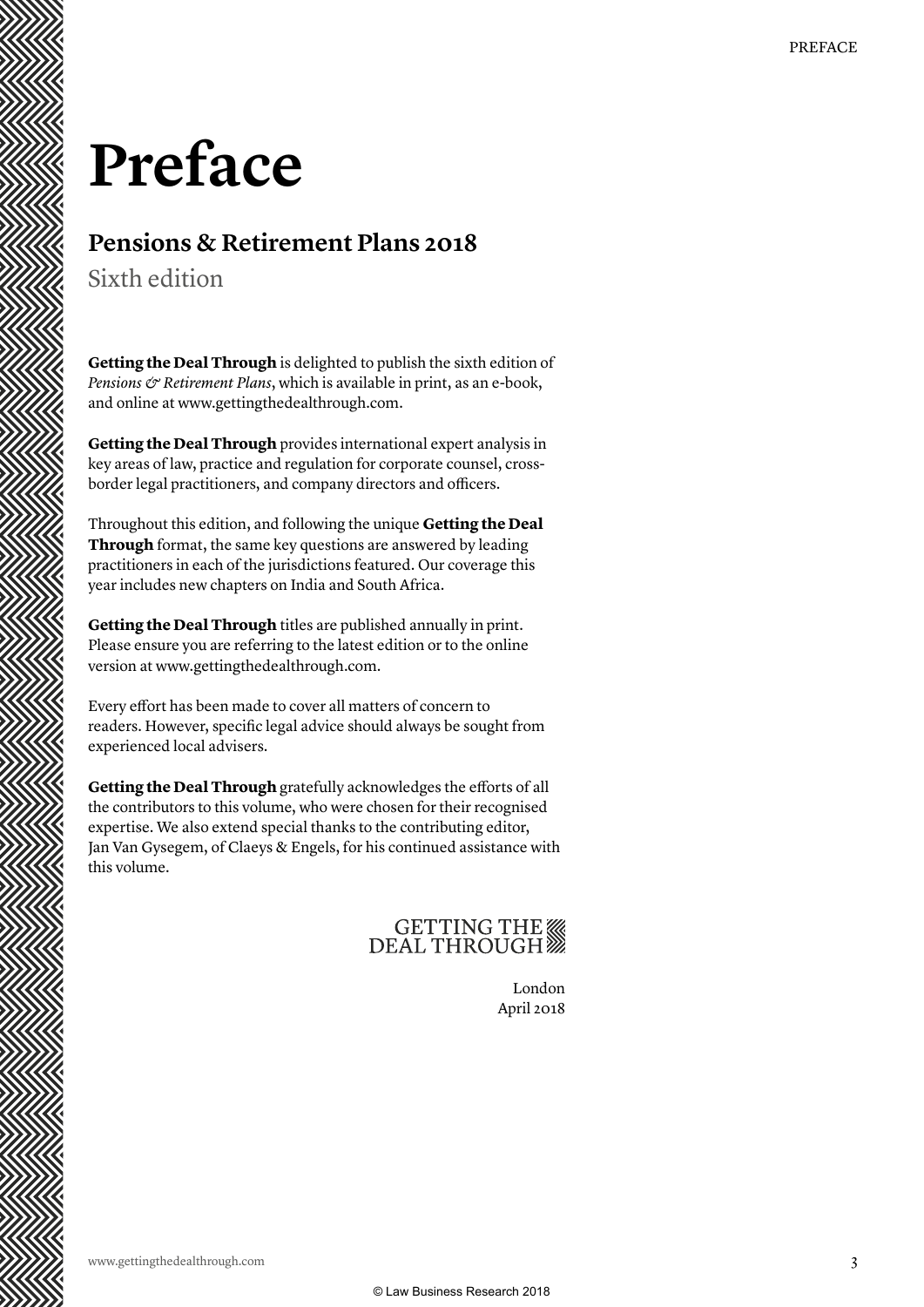## **Ireland**

#### **Eleanor Cunningham**

**McCann FitzGerald**

#### **Statutory and regulatory framework**

#### **1 What are the main statutes and regulations relating to pensions and retirement plans?**

The Pensions Acts 1990 to 2017 (Pensions Act) and the Taxes Consolidation Act 1997 (as amended) (TC Act) are the principal legislative provisions relating to retirement plans and pensions.

The Pensions Act was amended to reflect Directive 2003/41/EC of the European Parliament and of the Council on the Activities and Supervision of Institutions for Occupational Retirement Provision (IORP). Legislation has not yet been published to address IORP II.

Numerous regulations have been made under the Pensions Act. The most important govern preservation of benefits, the funding standard, disclosure of information, and investment rules. Statutory guidance has been issued by the Pensions Authority and prescribed by the Minister for Employment Affairs and Social Protection under regulation. Statutory guidance has the force of law and has been applied to reductions in accrued benefits, funding proposal certification, contingent assets, unsecured undertakings and transfer payments.

The TC Act regulates the tax treatment of occupational pension schemes and pension products.

Family law provisions also affect pension provision.

#### **2 What are the primary regulatory authorities and how do they enforce the governing laws?**

The Pensions Authority, the Financial Services and Pensions Ombudsman and Revenue Commissioners are the primary regulatory authorities for work-based pension plans.

#### **The Pensions Authority**

The Pensions Authority supervises compliance with the requirements of the Pensions Act by trustees of occupational pension schemes and trust retirement annuity contracts (RACs), personal retirement savings accounts providers, registered administrators and employers. In addition, it:

- investigates suspected breaches of the Pensions Act;
- conducts on-site inspections and compliance audits;
- instigates prosecutions and other sanctions where breaches of the Pensions Act are found to have occurred;
- provides policy advice and technical support to the work of the Minister and Department of Employment Affairs and Social Protection;
- provides relevant information and guidance to the public and those involved with pensions; and
- deals with inquiries received from scheme members, trustees, employers, the pensions industry, the general public and the media.

Legislation to amalgamate the Office of the Pensions Ombudsman and the Financial Services Ombudsman came into force on 1 January 2018. Among other things, the new Financial Services and Pensions Ombudsman investigates and decides complaints and disputes from individuals about their occupational pension schemes, personal retirement savings accounts and trust RACs where there is maladministration or financial loss.

#### **The Revenue Commissioners**

The Revenue Commissioners enforce the TC Act through the grant or withdrawal of their approval for occupational pension schemes and pension products. The grant of approval ensures a favourable tax treatment will apply to contributions and investment returns. The TC Act grants discretionary powers to Revenue in relation to the approval of occupational pension schemes. The Revenue Commissioners publish a *Revenue Pensions Manual*, which gives general guidance on how its powers are exercised.

#### **3 What is the framework for taxation of pensions?**

An occupational pension scheme that is approved by the Revenue Commissioners as an exempt-approved scheme is tax-efficient for several reasons. Employee contributions are allowable as an expense in assessing the member's liability to tax. In any tax year, and depending on age, tax relief will apply to contributions of between 15 per cent and 40 per cent of the employee's remuneration (up to a maximum remuneration of €115,000). An ordinary annual contribution paid by an employer is allowed as a tax deduction. Income derived from investments or scheme deposits is exempt from income tax. Pension payments are subject to income tax and levies when in payment, and commutation of pension for a tax-free lump sum is permitted within certain limits.

The TC Act imposed a maximum allowable retirement pension fund for tax purposes by imposing a lifetime limit on the total capital value of pension benefits that an individual can draw in his or her lifetime from tax-relieved pension products. This applies where those benefits are taken or come into payment for the first time on or after 7 December 2005. The limit is called a 'standard fund threshold'. It is currently €2 million (having gradually reduced down from a higher limit). In certain circumstances, individuals may have applied for a higher personal fund threshold from Revenue on or before 1 July 2015. Any excess above the threshold is subject to an upfront income tax charge of 41 per cent.

#### **State pension provisions**

#### **4 What is the state pension system?**

The state pension (contributory) is a social insurance payment made to people aged 66 or over who satisfy certain social insurance contribution conditions. The pension (personal rate) is not means tested nor affected by other income.

The state pension (non-contributory) is a means-tested payment for people aged 66 or over who do not qualify for the state pension (contributory) based on their social insurance record.

#### **5 How is the state pension calculated and what factors may cause the pension to be enhanced or reduced?**

To qualify for a state pension (contributory) a person must be aged 66 or over and have enough Class A, E, F, G, H or S social insurance contributions.

They need to:

- have paid social insurance contributions before a certain age;
- have a certain number of social insurance contributions paid; and have a certain average number of contributions over the years since they first started to pay.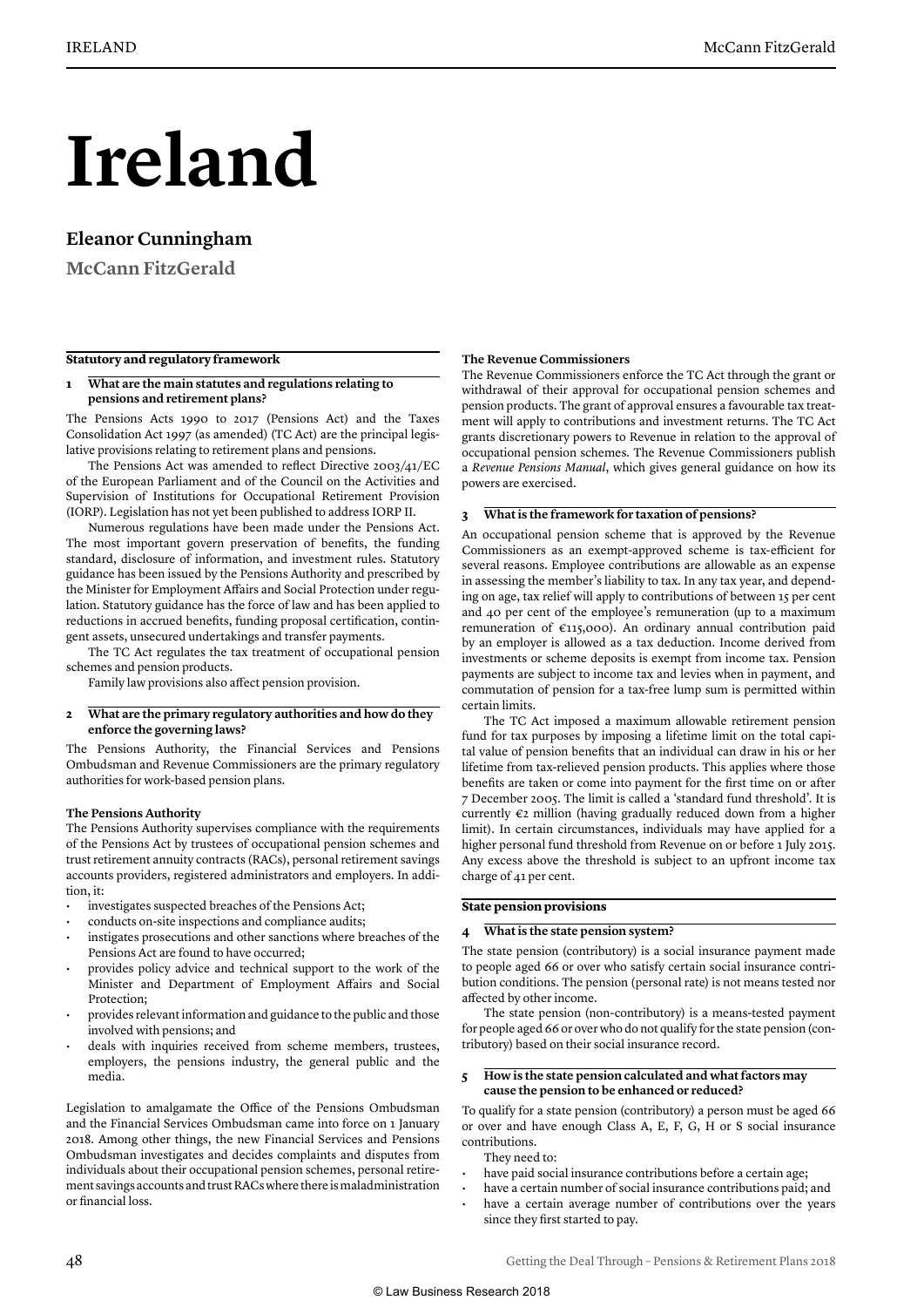The qualifying conditions are very detailed and are described on the website of the Department of Employment Affairs and Social Protection.

#### **6 Is the state pension designed to provide a certain level of replacement income to workers who have worked continuously until retirement age?**

The state pension will provide a basic level of retirement income, provided a person qualifies for this benefit. The state pension is intended to ensure that everyone receives a basic standard of living in retirement. Some people do not receive a full state pension because they have not been credited with enough social insurance contribution payments. In these cases, lower levels of state pension may be paid.

#### **7 Is the state pension system under pressure to reduce benefits or otherwise change its current structure in any way on account of current fiscal realities?**

Yes, in a number of ways. The state pension age increased on 1 January 2014 from the age of 65 to the age of 66. It will increase to the age of 67 from 1 January 2021 and the age of 68 from 1 January 2028.

The state pension (transition), which was payable at the age of 65 will no longer be paid. This pension was stopped from 1 January 2015.

Further changes are proposed in 2020 to the qualifying conditions. In the recently published *Roadmap for Pensions Reform 2018-2023* (see 'Update and trends'), the government has proposed that a total contributions approach (TCA) for the state pension (contributory) will be introduced from 2020.

Under the TCA, the total amount of contributory pension that a person receives will be proportionate to the contributions they make, taking into account periods for child rearing, full-time caring, and periods in receipt of social protection payments.

#### **Plan features and operation**

#### **8 What are the main types of private pensions and retirement plans that are provided to a broad base of employees?**

Defined benefit plans, defined contribution plans and hybrid plans are established under trusts.

Hybrid plans generally combine characteristics of defined benefit and defined contribution plans and historically have been set up under separate trusts.

Some defined benefit plans have become frozen plans under which future accrual has ceased and instead is provided under a new separate defined contribution plan. Therefore, an employee might, at retirement, have benefits paid from two plans.

#### **9 What restrictions or prohibitions limit an employer's ability to exclude certain employees from participation in broad-based retirement plans?**

Under the Pensions Act, an employer must comply with the principle of equal treatment under the Pensions Act in relation to the manner in which it affords its employees access to a scheme. The principle of equal treatment under the Pensions Act means that there will be no direct or indirect discrimination in any scheme rule on any of the discriminatory grounds under the Pensions Act, which include gender, age and family status among other grounds, with exceptions or savings applying to many of them. Otherwise, there are no restrictions.

#### **10 Can plans require employees to work for a specified period to participate in the plan or become vested in benefits they have accrued?**

A maximum service period of six months for eligibility to participate is acceptable before an employer must facilitate an alternative arrangement. If the qualifying service period is longer than six months, then the employer must facilitate the employee with access to a standard personal retirement savings account (PRSA). This means that the employer must allow its payroll system to deduct contributions from salary if the employee so requests and pass them to the PRSA provider with which the employer has entered into a PRSA arrangement. There is no statutory obligation on an employer to contribute to a PRSA, though an obligation may arise through the contract of employment.

Under an occupational pension scheme, benefits vest under the Pensions Act when a member leaves service having completed two years' qualifying service (ie, service as a scheme member, service as a member of a scheme of the same employer and service as a member of a scheme of a different employer from which a transfer payment has been received).

#### **11 What are the considerations regarding employees working permanently and temporarily overseas? Are they eligible to join or remain in a plan regulated in your jurisdiction?**

If the employee is working temporarily overseas, on secondment from an Irish employer for a limited period and can be deemed to remain on the employer's payroll, the employee may remain or become a member of the Irish employer's Revenue-approved scheme.

If an employee is sent abroad, other than on secondment to serve with a non-resident company in a group of which the parent company is resident in the state, but the parent company can recall or direct the employee elsewhere, the employee may remain or become a member of the Irish employer's Revenue-approved scheme, but this must first be referred to Revenue.

#### **12 Do employer and employees share in the financing of the benefits and are the benefits funded in a trust or other secure vehicle?**

Employers must contribute in some form as a condition of Revenue approval, but there is flexibility as to the extent of their contributions provided they are meaningful, which could mean operating costs and death-in-service premiums. It is now unusual that balance-of-cost defined benefit schemes (ie, where an employer carries the costs above the employee's contributions) are non-contributory. Those that were such historically have largely introduced employee contributions or reduced future accrual.

Defined contribution schemes may be contributory or noncontributory. Some will have a core ordinary employer and employee contribution and additional matching employer contributions if members contribute some or further contributions.

Occupational pension schemes are established under trusts so that trustees hold the pension fund assets separate from the employer's assets.

#### **13 What rules apply to the level at which benefits are funded and what is the process for an employer to determine how much to fund a defined benefit pension plan annually?**

The Pensions Act imposes a statutory minimum funding standard on defined benefit schemes, which increased on 1 January 2016 to include a reserve. The actuary must carry out a valuation of such schemes every three years in order to advise, recommend or set the employer contribution rates (depending on what the deed provides for) and must also complete an annual test. Meeting that standard means that the scheme can buy annuities for pensioners but only provide transfer values for active and deferred members.

If a scheme does not satisfy the standard, the trustees must submit a funding proposal to the Pensions Authority to rectify the situation within a specified period. The scheme actuary will also value the fund on an ongoing basis and perhaps on another basis to assess approximately how much of the benefits could actually be secured. For example, in a frozen scheme that is a balance-of-cost scheme, the actuary might be asked by trustees to value the fund on a self-sufficiency basis to map out a plan as to when the scheme might be able to secure all benefits and what funding arrangement over what time period might achieve that result. In a balance-of -cost scheme, the balance of power in the scheme's contribution rule may influence the level of additional funding from time to time, depending on how the rate is set and the strength of the employer covenant.

#### **14 What are customary levels of benefits provided to employees participating in private plans?**

In a defined benefit plan, benefits are based on a fraction of pensionable remuneration for each year of pensionable service, depending on how these terms are defined in the governing trust deed and rules. Generally a fraction of one-sixtieth applies. Very often the formula takes the state pension (contributory) into account.

In a defined contribution plan, a member builds up a retirement account from the value of employee and employer contributions. The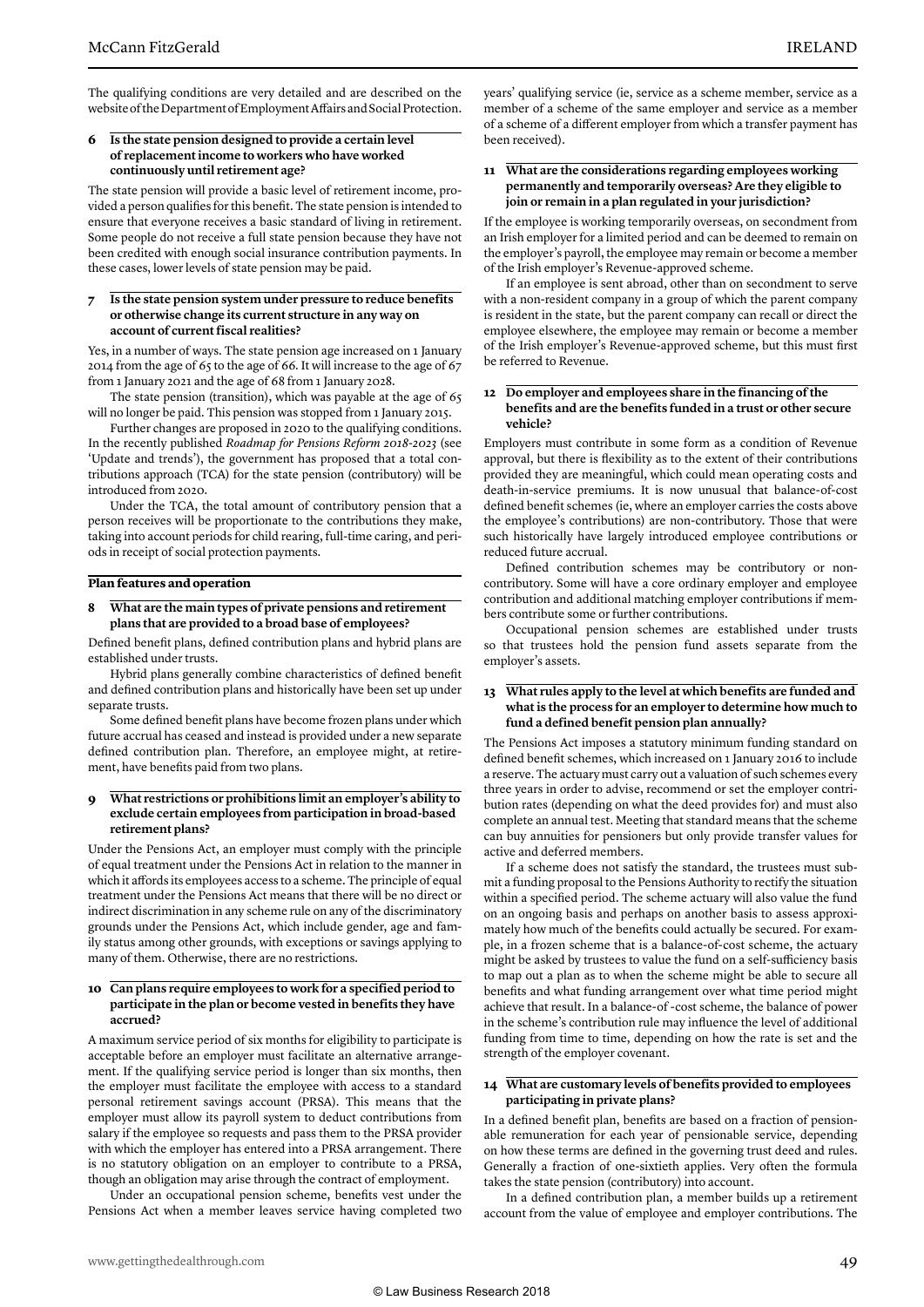account is used to secure benefits at retirement usually as the member decides from a range of options and subject to Revenue rules (ie, securing members' and dependants' pensions with a life office, paying a tax-free lump sum, paying a taxed lump sum, or making a transfer to an approved retirement fund or approved minimum retirement fund).

#### **15 Are there statutory provisions for the increase of pensions in payment and the revaluation of deferred pensions?**

There is no statutory increase to pensions in payment. If a former employee has an entitlement to a deferred pension that has vested under the Pensions Act (ie, become preserved), it will normally be revalued (at the lesser of 4 per cent or the increase in the consumer price index) at the end of each year until payment commences. The Pensions Act provides for an adjustment downwards if the Minister of Employment Affairs declares a negative revaluation percentage. This has only occurred on one occasion to date.

Whether or not trustees can reduce preserved deferred benefits will depend on the wording of the scheme rules.

#### **16 What pre-retirement death benefits are customarily provided to employees' beneficiaries and are there any mandatory rules with respect to death benefits?**

Dependants' pensions as a percentage of the member's pension may be payable under a defined benefit scheme. A lump-sum death-in-service benefit will usually apply.

A separate lump-sum death-in-service benefit is usually insured under a defined contribution plan. In some cases, a spouse's pension as a percentage of salary is also insured. The value of the member's retirement account will also usually be paid. In some cases, the amount of lump-sum payment will have regard to the amount of the retirement account or may have regard to death benefits payable under another scheme of the employer where a restructuring of pension arrangements has occurred and the member has an entitlement under that other scheme.

On death in deferment, if a member is entitled to a deferred pension in a defined benefit scheme that is preserved under the Pensions Act, its actuarial value must be paid to the legal personal representatives. Alternatively, the trustees may pay dependants' pensions in lieu, if the scheme rules allow for dependants' pensions on death in service. If a deferred pensioner in a defined contribution scheme dies in deferment with a preserved benefit, an amount is paid to his or her legal personal representatives, which is usually equal to the member's retirement account.

#### **17 When can employees retire and receive their full plan benefits? How does early retirement affect benefit calculations?**

Members may retire early under Revenue rules on or after their 50th birthday, if the scheme rules permit.

Under Revenue rules, but depending on the scheme rules, benefits may be paid immediately regardless of age if retirement is caused by ill health. Under Revenue rules, 'ill health' means physical or mental deterioration that is serious enough to prevent the individual from following his or her employment or very seriously impairs his or her earning capacity.

Ill-health early retirement is usually subject to employer or trustee consent and the qualifying condition under the scheme rules may be more onerous. On ill-health early retirement, benefits under Revenue rules may be the same fraction of remuneration the employee would have received if they remained in service until normal retirement age. Alternatively, he or she may be the leaving service benefit. The actual benefit will depend on the scheme rules.

On normal early retirement, Revenue rules place a restriction on maximum benefits. In a defined benefit scheme, the scheme rules will usually provide for an actuarial discount because the pension will be paid earlier and for longer.

#### **18 Are plans permitted to allow distributions or loans of all or some of the plan benefits to members that are still employed?**

No.

#### **19 Is the sufficiency of retirement benefits affected greatly if employees change employer while they are accruing benefits?**

In terms of moving between defined benefit schemes, members will lose the link to a final pensionable salary on completed pensionable service if the formula is based on a final-salary calculation. If the Pensions Act preserves their deferred benefit, statutory revaluation may apply under the scheme. During the recent economic climate, when salary inflation stalled, it has not been unusual for statutory revaluation on deferred pensions to exceed salary inflation for active members. The terms of the new defined benefit scheme will also have an impact here.

In terms of moving between defined contribution schemes, any impact from changing employer will depend on the contribution rates and investments in both schemes. If moving from defined benefit to defined contribution, then the nature of pension provision changes and this may affect the sufficiency of benefits. This may be influenced by whether or not the defined benefit scheme is actually able to pay the benefits when they fall due and the level of contributions to, and their investment in, the defined contribution scheme.

#### **20 In what circumstances may members transfer their benefits to another pension scheme?**

A transfer may be made from one Revenue-approved scheme to another. Subject to the scheme trust deed and rules, trustees must make and receive a transfer at a member's request if it is a deferred pension preserved by the Pensions Act. Transfers are not permitted by Revenue once benefits come into payment. However, on winding up a scheme, trustees may transfer pensions in payment between schemes pursuant to the Pensions Act. A transfer payment from a scheme should relate to the whole of an employee's benefits under that scheme; split transfers are not permitted.

If the transfer is to another EU member state, regulations made under the Pensions Act apply and the overseas scheme must be operated or managed by an IORP within and subject to the IORP Directive.

If the transfer is outside the EU, a transfer may not be made to a country other than one in which the member is currently employed. Revenue rules apply to all such transfers and these should be assessed with advice as to their application to the particular transfer to determine whether a submission to Revenue is required.

#### **21 Who is responsible for the investment of plan funds and the sufficiency of investment returns?**

Responsibility for investment is usually with the trustees, but the governing trust deed may also provide a role for the employer.

In defined contribution plans, the trust deed may provide for members' investment choice from a range of investments selected by the trustees on investment advice. Likewise, for the additional voluntary contributions paid by members to a defined benefit scheme, which are invested on a defined contribution basis. Trustees must comply with investment regulations made under the Pensions Act. This includes investing predominantly in regulated markets (while keeping other investments to a prudent level) and diversifying investments so as to minimise the risk of large losses owing to excessive concentration of risk. Trustees must prepare a statement of investment policy principles and ensure their investment powers under their trust deed are adequate.

The Pensions Authority has conducted consultation on financial management of defined benefit schemes, having published draft guidelines intended to supplement the *Trustee Handbook* and representing the Authority's view of good practice. The introduction states that the guidelines are 'intended to assist trustees by providing practical guidance on how they set about the day to day tasks of managing the current and future financial situation of their scheme'. The guidelines 'set out what practices the Authority expects trustees to follow in order to understand and manage the funding and investment of their defined benefit scheme' but recognise that trustees may have adopted an alternative, but equivalent, approach to scheme management.

The Pensions Authority has published codes of governance in relation to defined contribution schemes. This includes a code of practice in relation to investment in which it states that trustees are expected to exercise their investment powers in the best interests of scheme beneficiaries and ensure proper investment of scheme assets. The code guides trustees generally in relation to investment and other matters.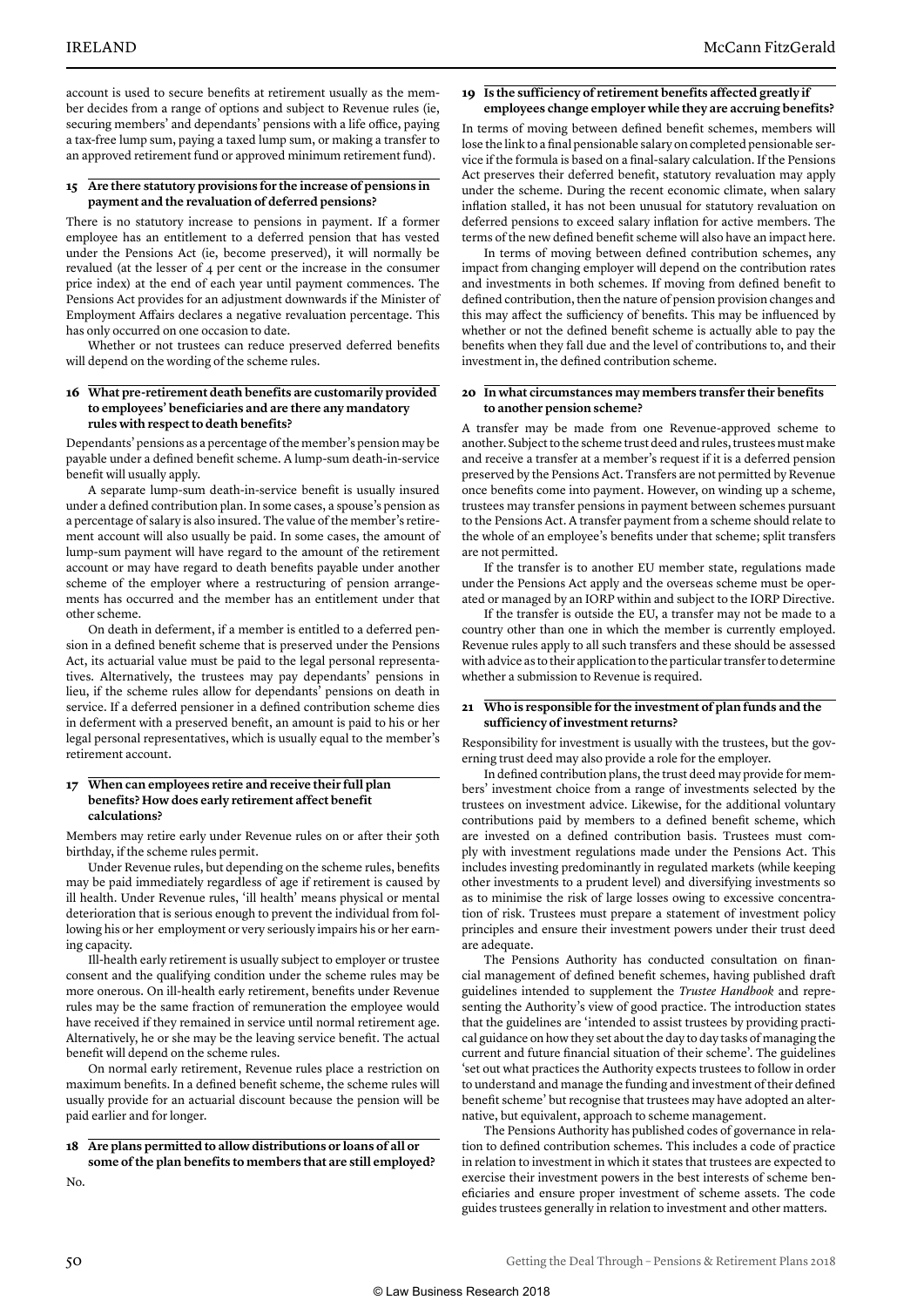#### **22 Can plan benefits be enhanced for certain groups of employees in connection with a voluntary or involuntary reduction in workforce programme?**

Enhancement of benefits is generally regulated by the trust deed and requires the consent of employers or trustees. In a defined benefit scheme there will be funding implications that must be addressed. In defined contribution schemes, enhancement would be by way of the employer paying more contributions into the member's retirement account.

#### **23 Are non-broad based (eg, executive-only) plans permitted and what types of benefits do they typically provide?**

Historically, non-broad based plans were set up on a defined benefit basis with more generous pension formulae. Alternatively, an executive participating in a broad-based employee scheme accrued a top-up under a separate defined benefit scheme.

In the context of defined contribution schemes, the governing trust deed and rules will usually provide that employers can pay higher contributions into the retirement account under an augmentation clause without the necessity for a separate scheme. Alternatively, the same defined contribution scheme may have separate sets of rules for different categories of members.

#### **24 How do the legal requirements for non-broad based plans differ from the requirements that apply to broad-based plans?**

One-member schemes are not always subject to the same restrictions and requirements under the Pensions Act and its regulations as schemes with more than one member. This may give more flexibility, for example, with investment rules. However, under Revenue rules, further restrictions do apply and these need to be carefully monitored.

#### **25 How do retirement benefits provided to employees in a trade union differ from those provided to non-unionised employees?**

It is customary to provide the same retirement benefits to union and non-union members with the same employer.

#### **26 How do the legal requirements for trade-union-sponsored arrangements differ from the requirements that apply to other broad-based arrangements?**

Trade unions do not sponsor schemes other than those they establish as employers for their own employees to which no difference in legal requirements apply. Disclosure obligations of trustees sometimes extend to a trade union representing scheme members in addition to the disclosure obligations applying to the scheme members.

#### **Enforcement**

#### **27 What is the process for plan regulators to examine a plan for periodic legal compliance?**

The Pensions Authority has powers to conduct compliance audits and on-site inspections and is increasing its engagement with pension schemes. Since 2010, the Pensions Authority has carried out on-site inspections of registered administrators. The latter must be appointed by trustees to provide 'core administration functions' (ie, preparation of annual reports and annual benefit statements for the trustees and maintenance of sufficient and accurate records of members and their entitlements to discharge those functions).

Governance and disclosure are currently the stated main focus of the Pensions Authority, and new guidance notes and model documents have been published to this effect. Since 2015, the Pensions Authority has increased its engagement with trustees of defined benefit schemes. Part of this engagement process involves inviting defined benefit trustees into the Pensions Authority to discuss how their scheme is governed. A letter of recommendations, from the Pensions Authority to the trustees, follows this up.

The Pensions Authority has conducted consultation on the future structure and regulation of defined contribution schemes and it is expected that amended legislation will emerge in due course. In the meantime, the Pensions Authority has published *DC Codes of Governance for Defined Contribution Schemes*. These are not statements of law, but set out the standards of behaviour that the Pensions

#### **Update and trends**

The government has recently announced major changes to pensions in Ireland in its *Roadmap for Pensions Reform 2018-2023*. In the *Roadmap*, the government has stated that a new state sponsored 'automatic enrolment' retirement savings system will be introduced from 2022 to support and encourage personal savings provision in Ireland.

The *Roadmap* also reaffirms the government's commitment to advance the Social Welfare, Pensions and Civil Registration Bill 2017 to give effect to new controls in relation to funding of defined benefit pension schemes.

In addition, the state pension system will be reformed through the introduction of a total contributions approach (TCA) for the state pension (contributory). Under the TCA, the total amount of contributory pension that a person receives will be proportionate to the contributions he or she makes, taking into account periods for child rearing, full-time caring, and periods in receipt of social protection payments. (See question 7.)

Other proposed changes outlined by the government in the *Roadmap* include:

- increasing governance and regulation of pension schemes through implementing IORP II;
- reform of public service pensions;
- significantly reducing the number of pension schemes in existence;
- creating a new fitness and probity regime for pension schemes to be administered by the Pensions Authority, whereby new and existing schemes must gain 'authorised status' from the Pension Authority in order to carry out activities and obtain tax relief; and
- increased regulation and oversight of pension scheme trustees by the Pensions Authority including the introduction of new professional standards and mandatory minimum trustee qualifications for at least two trustees on each board.

Authority expects trustees to adopt to demonstrate their commitment to serving the best interests of members, deferred members and other beneficiaries.

The government, in its recently published *Roadmap for Pensions Reform 2018-2023*, stated that it intends to create a new fitness and probity regime for pension schemes to be administered by the Pensions Authority, whereby new and existing schemes must gain 'authorised status' from the Pension Authority in order to carry out activities and obtain tax relief.

All schemes must maintain detailed and up-to-date records in order that information regarding contributions and benefits is available for audit purposes by the Revenue Commissioners.

#### **28 What sanctions will employers face if plans are not legally compliant?**

The Pensions Authority may take court proceedings against various parties, including employers and trustees. Fines or imprisonment may result. There is also provision for on-the-spot fines for non-compliance.

The Revenue Commissioners can withdraw exempt approval for the scheme.

#### **29 How can employers correct errors in plan documentation or administration in advance of a review by governing agencies?**

This will depend on the particular circumstances involved and require advice.

#### **30 What disclosures must be provided to the authorities in connection with plan administration?**

Actuarial funding certificates and funding proposals for pre-funded defined benefit schemes must be submitted to the Pensions Authority. All schemes must submit specified details to the Authority online. The TC Act obliges the scheme administrator to furnish information to Revenue and also particulars Revenue considers relevant.

#### **31 What disclosures must be provided to plan participants?**

There are very detailed disclosure of information regulations under the Pensions Act, which require that trustees must provide specified information within specified time scales to scheme beneficiaries in various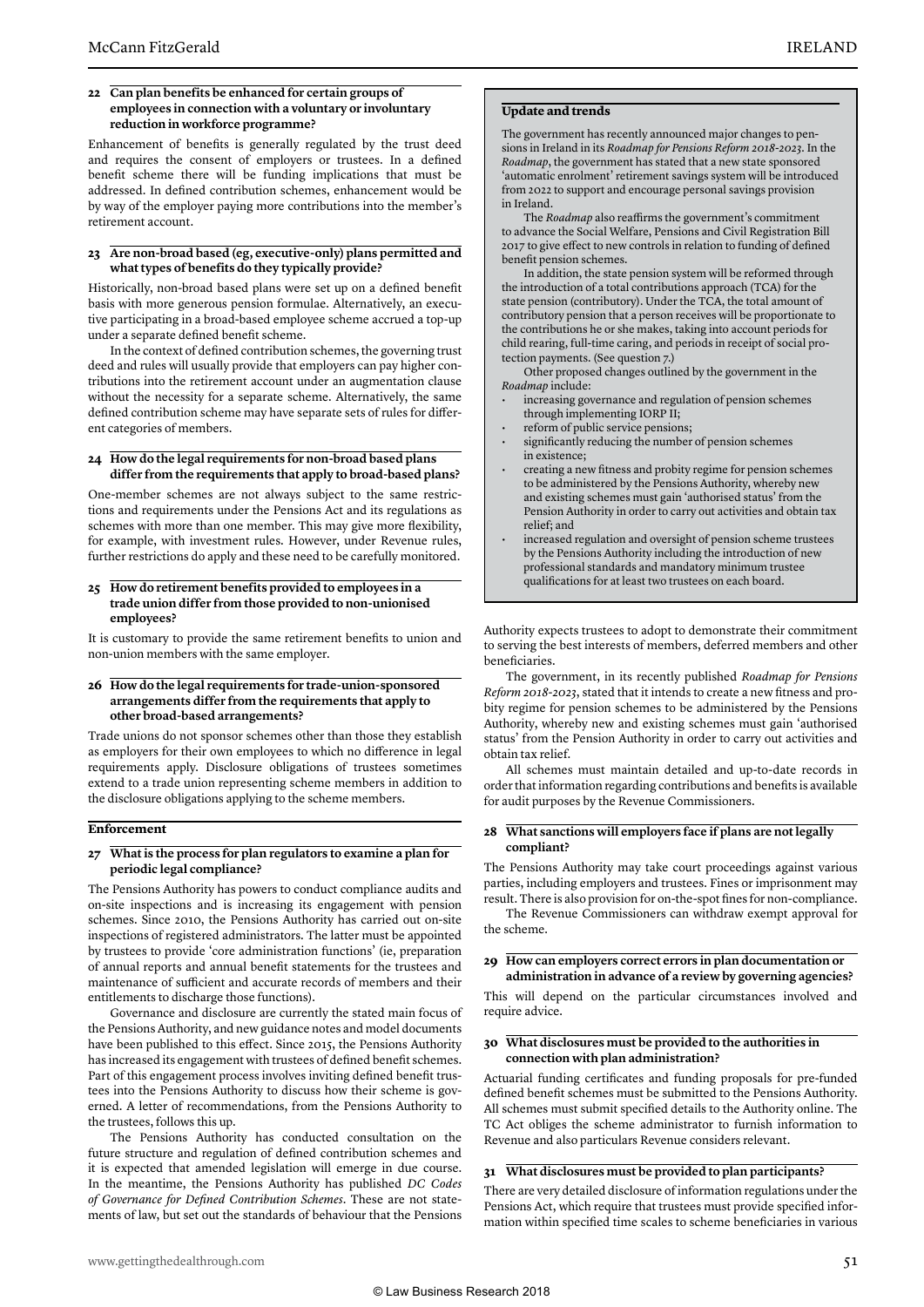circumstances (eg, basic information on joining and around changes to that information, individual annual benefit statements and information triggered by events such as leaving).

#### **32 What means are available to plan participants to enforce their rights under pension and retirement plans?**

The Pensions Authority or the Pensions Ombudsman is available to the member, depending on the nature of the complaint.

Trustees must have internal disputes resolution procedures in place, to which complainants can submit certain complaints. Generally, they must do so before the Pensions Ombudsman will become involved on appeal from the trustee determination.

Participants may be able to enforce their rights through the courts.

#### **Plan changes and termination**

#### **33 What restrictions and requirements exist with respect to an employer's changing the terms of a plan?**

The Pensions Act will restrict amendments to accrued benefits in a defined benefit scheme that is not wound up, unless carried out through relevant provisions in the Act pursuant to a direction by the Pensions Authority. The trust deed and rules will include restrictions on amendments and generally require trustee consent. All amendments must be submitted to Revenue. Amendments cannot be such as to prejudice Revenue approval of the scheme. Separately, employment law advice would most likely be required in addition to pensions law advice.

#### **34 What restrictions and requirements exist with respect to an employer terminating a plan?**

The restrictions and requirements will depend on the governing trust deed and rules of the scheme. The balance of power in determining contributions to the plan and any termination notice must be considered. Other influences may be found under the contractual arrangements between the employer and employees, thus requiring employment law advice in addition to pensions law advice.

The government has indicated its intention to publish legislation that would make it harder for solvent employers to terminate defined benefit plans through the introduction of an automatic 12-month notice period and minimum funding requirements. We await sight of the draft text implementing these proposals.

#### **35 What protections are in place for plan benefits in the event of employer insolvency?**

The plan assets are held under trust separate from the employer. If both a defined benefit plan and the employer are insolvent, the state may provide the necessary money to pay some of the benefits subject to criteria set out in legislation. In either a defined contribution scheme or a defined benefit scheme, some outstanding contributions owed to the plan may be paid by the state if not otherwise recoverable from the insolvent employer.

#### **36 How are retirement benefits affected if the employer is acquired?**

In a share acquisition there is not likely to be any effect on the retirement benefits in a single-employer scheme but other considerations will apply in a group scheme with more than one employer. In an asset acquisition, whether or not the retirement benefits are affected will depend on the deal made and transfer of undertaking regulations. The latter includes a pensions exception around the non-transferability of certain pension rights but this has been very narrowly interpreted by the courts.

#### **37 Upon plan termination, how can any surplus amounts be utilised?**

This is determined by the governing trust deed and rules and may lead to augmentation of benefits or retirement accounts or refunds to employers (subject to tax) or a combination of such options. Surplus might also be transferred to another scheme of the same employer. It is not likely to occur very often or to any great extent.

#### **Fiduciary responsibilities**

#### **38 Which persons and entities are 'fiduciaries'?**

The trustees of the plan.

#### **39 What duties apply to fiduciaries?**

The trustees' basic duty is to administer the plan in accordance with the law, its terms under the governing trust deed and rules and in the best interests of the beneficiaries. The trustees' duties are set out under the trust deed and rules, the Pensions Act, the TC Act, other relevant legislation and case law.

#### **40 What are the consequences of fiduciaries' failing to discharge their duties?**

The trustees may be personally liable for breach of trust. Failure to discharge their duties can lead to sanction by the Pensions Authority, the courts, an adverse finding by the Financial Services and Pensions Ombudsman or placing the Revenue-approved status of their plan in jeopardy.

Exoneration and indemnity clauses may be available to trustees under the trust deed or under statute.

#### **Legal developments and trends**

#### **41 Have there been legal challenges when certain types of plans are converted to different types of plan?**

In an industrial relations context, there have been disputes around replacing defined benefit plans with defined contribution plans.

### MCCANN FITZGERALD

Riverside One Sir John Rogerson's Quay Dublin 2 Ireland

#### **Eleanor Cunningham eleanor.cunningham@mccannfitzgerald.com**

Tel: +353 1 829 0000 Fax: +353 1 829 0010 www.mccannfitzgerald.com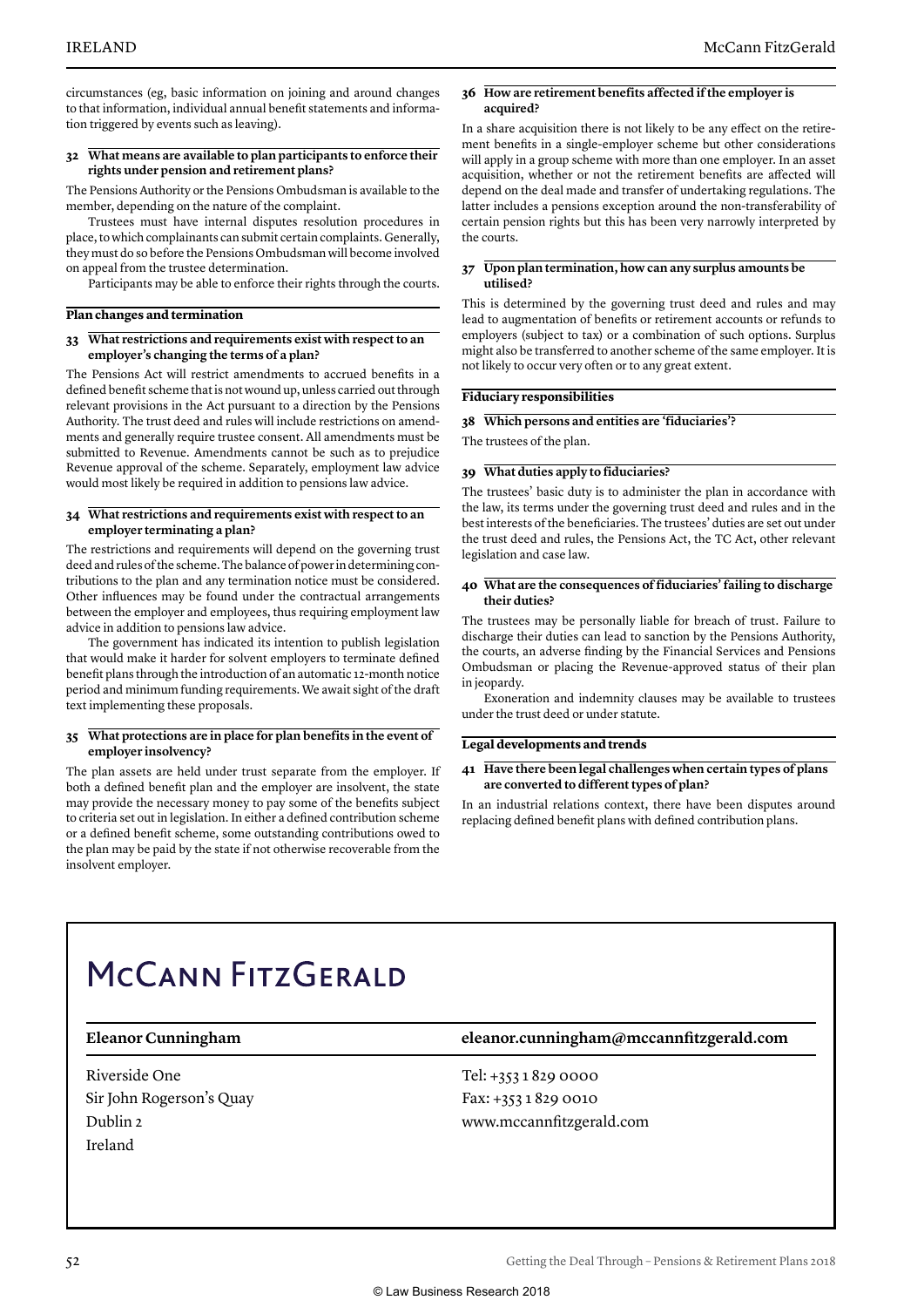#### **42 Have there been legal challenges to other aspects of plan design and administration?**

Yes. These are generally taken before the Office of the Financial Services and Pensions Ombudsman, having been through a trustee's internal disputes resolution process. (See question 32.)

#### **43 How will funding shortfalls, changing worker demographics and future legislation likely affect private pensions in the future?**

Funding shortfalls in defined benefit schemes will continue to influence investment de-risking strategy or their complete replacement by defined contribution schemes. There are a few private members' bills before parliament at present dealing with funding on scheme wind ups, solvent employers and the funding standard, but it is unclear at this point how matters will progress. The growing popularity of defined contribution schemes will focus increased attention on their governance and investment.

Legislation has not yet been published to address IORP II.